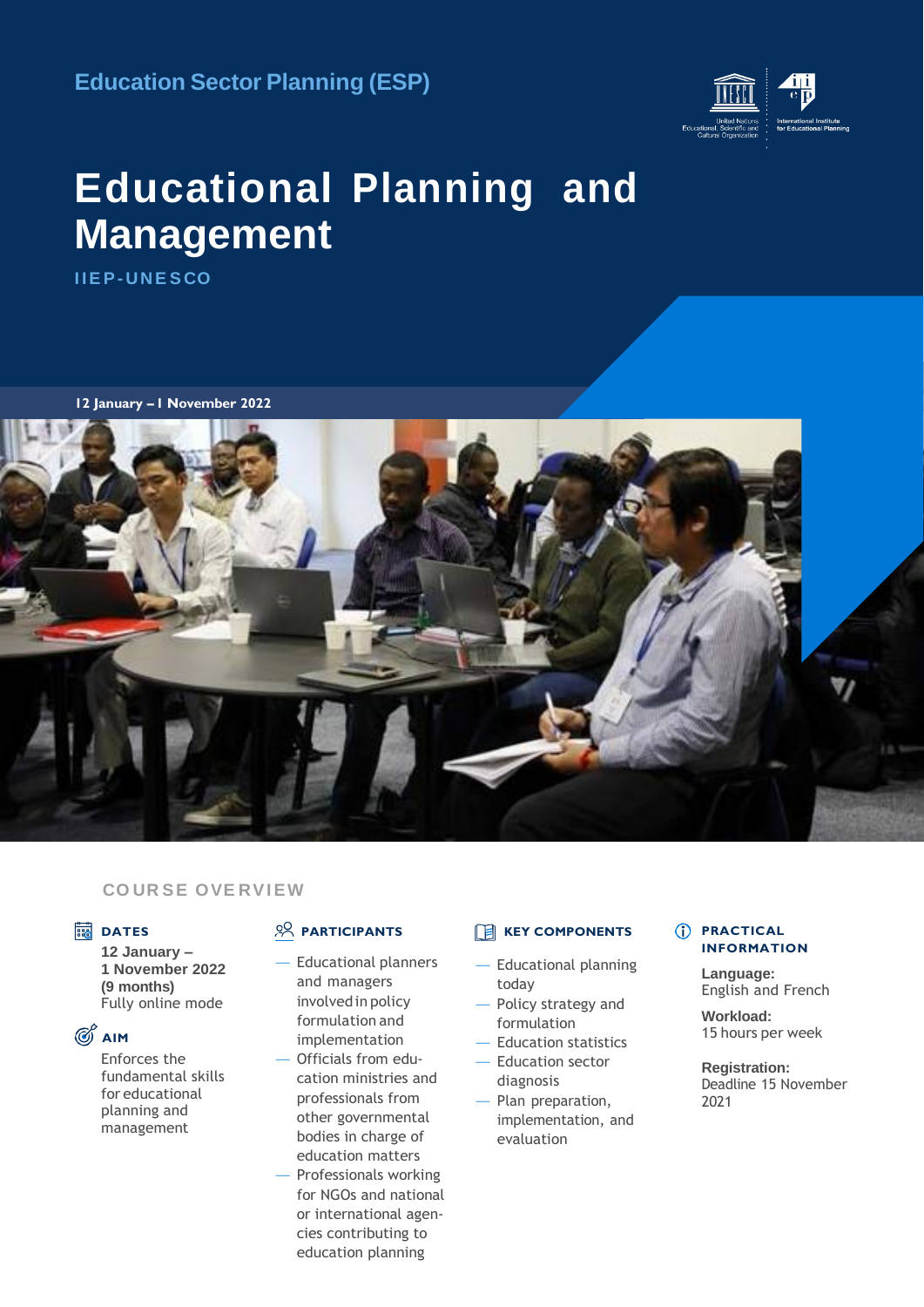# **Introduction**

UNESCO's International Institute for Educational Planning (IIEP) is the only institute in the world providing a winning combination of training in educational planning,

cutting-edge research, and in-country capacity development to support educational bodies. All three elements work together and are core components for making the fundamental changes needed for building better education systems around the world.

For over 50 years, IIEP has been known and respected for its research and training in educational planning and has trained planners from around the world. Today, IIEP continues to fine-tune its training programme, updating it with the latest technology and research in the field.

*IIEP's vision is rooted in the understanding that education is a basic human right. No child,youth,oradultshouldbeexcludedfrom the best possible learning opportunities that will allow him or her to live decently, access and exercise their rights,and engage in civic life. To uphold this conviction, IIEP strives to expand quality education to provide equal and relevantlearningopportunities toall.*

IIEP believes that good educational planning is both visionary and pragmatic and offers a solid path to implementing education reform and transforming systems. At the same time, it ensures equal opportunities for children and youth.

# *"*

*AfterIcameback,Iwasmoreinvolvedin planpreparation,Iwasincludedinthe workinggroupoftheESPformulation*

*(Cambodia, Alumnus)*



## **TheESP**

Consisting of a nine-month online learning phase, the Education Sector Planning course provides participants with the fundamentals of educational planning: from education sector diagnosis to the preparation and monitoring of plan implementation. Course work includes education statistics for planning and management, demographics, and the evolving development aid context.

# **Learning modality**

The ESP will rely on an interactive and practice-oriented learning approach. Throughout the programme, participants will be asked to prepare practical exercises that will allow them to directly apply the skills acquired.

The training will be based on:

- **Individualstudy**ofreadingmaterials,videos and interactive presentations, participation in online discussions, and completion of individual quizzes;
- Participation in group virtual meetings, during which participants will collectively prepare group activities based on their reflections and discussions;
- **Interaction** with international experts and participants from other countries through direct collaboration and experience sharing.

**Please note that participants must have a reliable access to the internet and meet the requirements describedinthe"Technological requirements".**



### **Evaluation and certification**

Upon successful completion, you will receive an IIEP-UNESCO International Certificate.